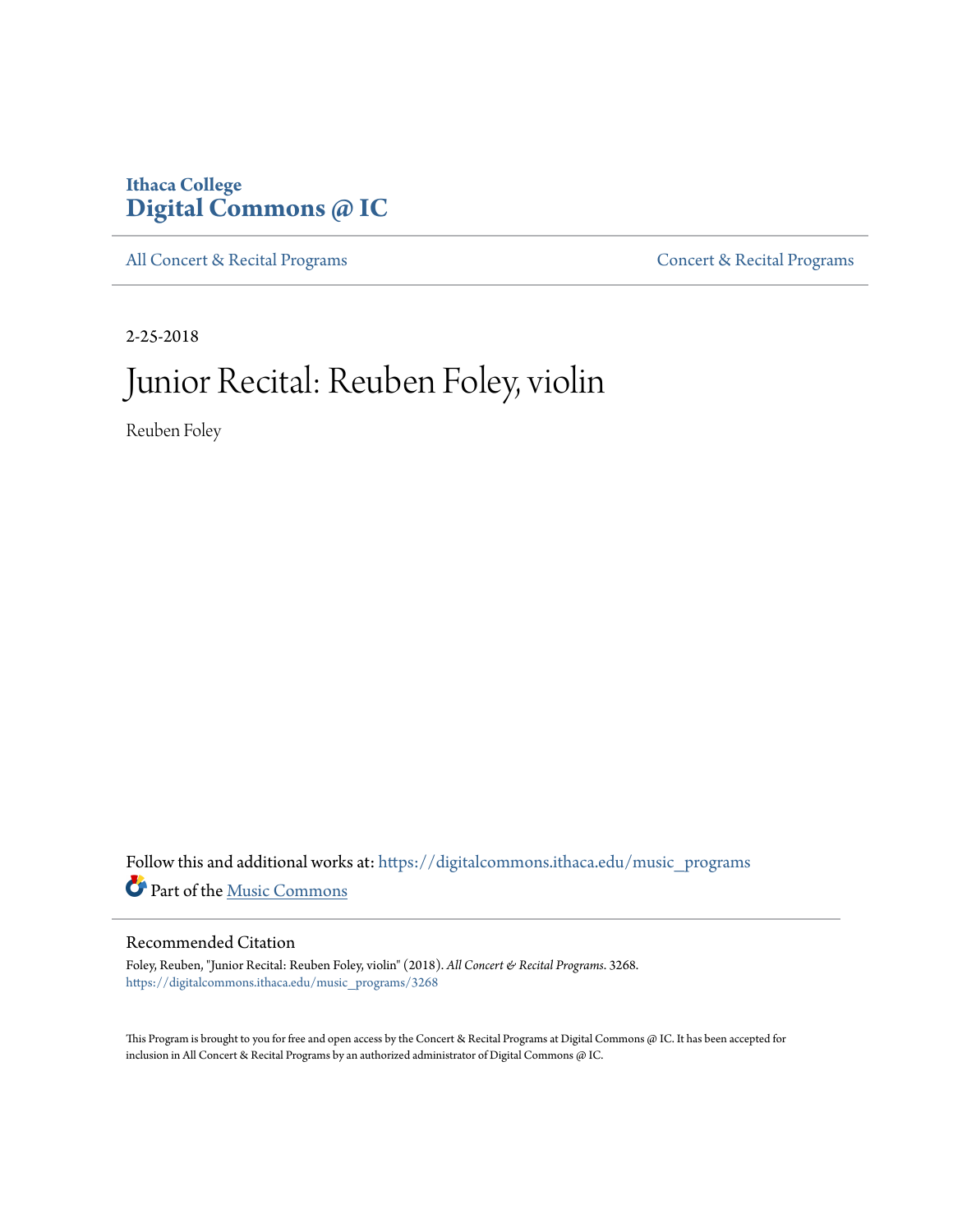# **Junior Recital:** Reuben Foley, violin

Kerri Mizrahi Jamie Lorusso

Ford Hall Sunday, February 25th, 2018 3:00 pm



**UNITED** SUPPORTS **CRITER FOR MUSIC**